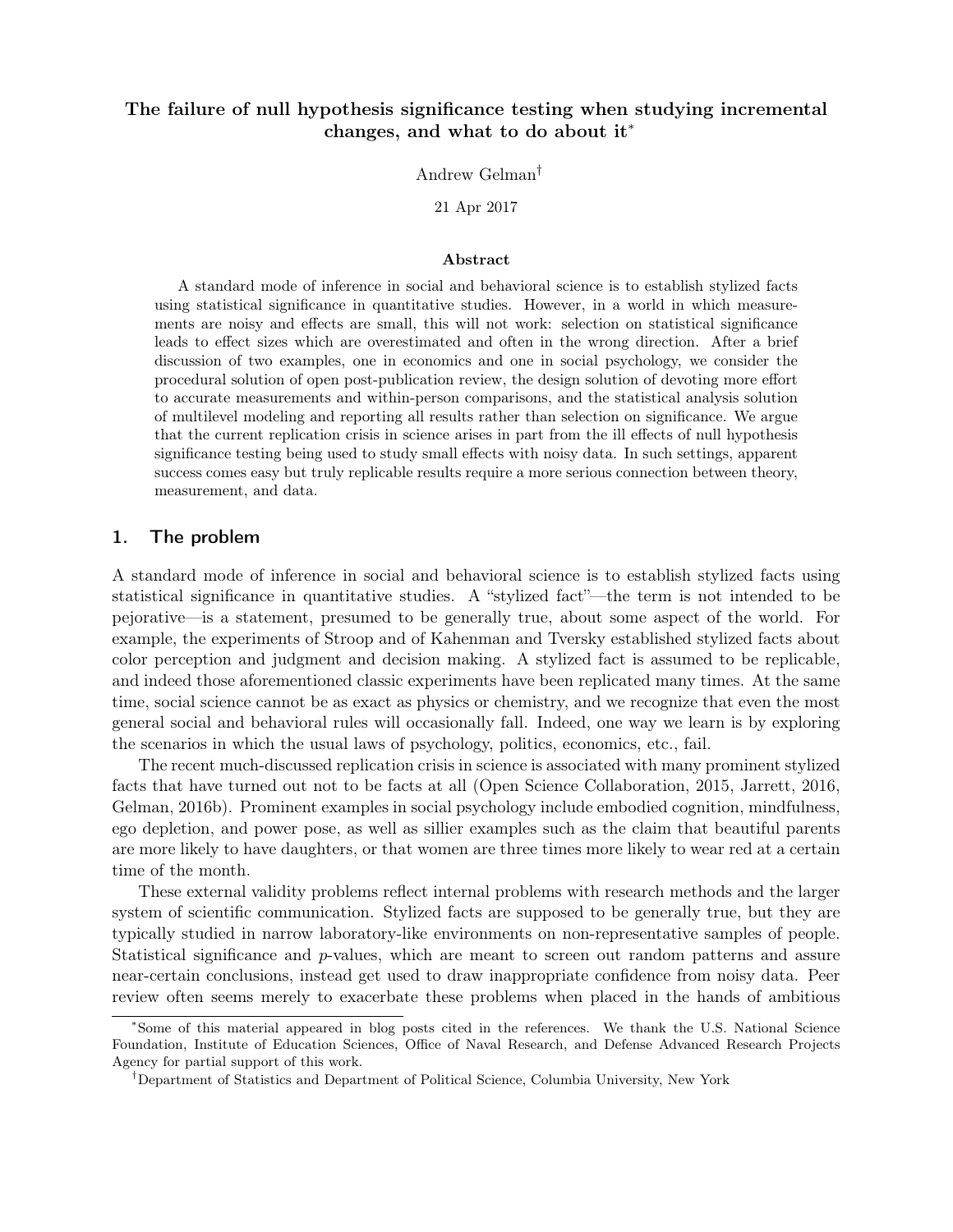public relations entrepreneurs. And follow-up research has often failed too: until recently, it has been difficult to publish direct replications of published work, with researchers instead performing socalled conceptual replications which are subject to all the same replication problems as the original work. This is how a paper such as Bargh, Chen, and Burrows (1996) could be cited 4000 times and spawn an entire literature—and then turn out to fail under attempted independent replication.

The immediate puzzle of the replication crisis is: how have researchers been able to so regularly obtain statistical significance when studying such ephemeral phenomena? The answer, as pointed out by Simmons, Nelson, and Simonsohn (2011) and others, is that low p-values are easily obtained via "p-hacking," "harking," and other "questionable research practices" under which data-processing and data-analysis decisions are performed after the data have been seen.

At this point it is tempting to recommend that researchers just stop their p-hacking. But unfortunately this would not make the replication crisis go away! The problem is that if you are studying small, highly variable phenomena with noisy measurements, then summaries such as averages, comparisons, and regression coefficients will be noisy. If you report everthing you see you'll just have a pile of noise, and if you condition on statistical significance you'll drastically overestimate effects and often get their signs wrong (Gelman and Carlin, 2014). So eliminating p-hacking is not much of a solution if this is still happening in the context of noisy studies.

Null hypothesis significance testing (NHST) only works when you have enough accuracy that you can confidently reject the null hypothesis. You get this accuracy from a large sample of measurements with low bias and low variance. But you also need a large effect size. Or, at least, a large effect size, compared to the accuracy of your experiment.

But we've grabbed all the low-hanging fruit. In medicine, public health, social science, and policy analysis we are studying smaller and smaller effects. These effects can still be important in aggregate, but each individual effect is small.

The NHST approach as currently practiced has (at least) four serious problems:

- 1. Overestimation of effect sizes. The "statistical significance filter," by which estimates are much more likely to be reported if they are two standard errors from zero, introduces a bias which can be huge.
- 2. Estimates in the wrong direction.
- 3. Extraction of statistically significant patterns from noise.
- 4. Incentives for small samples and noisy measures.

Null hypothesis significance testing in psychology has been criticized for a long time (for example, Meehl, 1967, Krantz, 1999), but in recent years the crisis has been taken more seriously with recognition of the above four issues.

## 2. Two examples

We demonstrate the problems with standard practice in two recent articles: a economic policy analysis in education, and an experimental paper in social psychology, in both cases published in leading scientific journals. We chose these two papers not as a representative sample of published work in economics and psychology but rather to indicate the fundamental misunderstandings held even by respected scholars in their fields. As McShane and Gal (2017) demonstrate, similar errors are held by statisticians as well.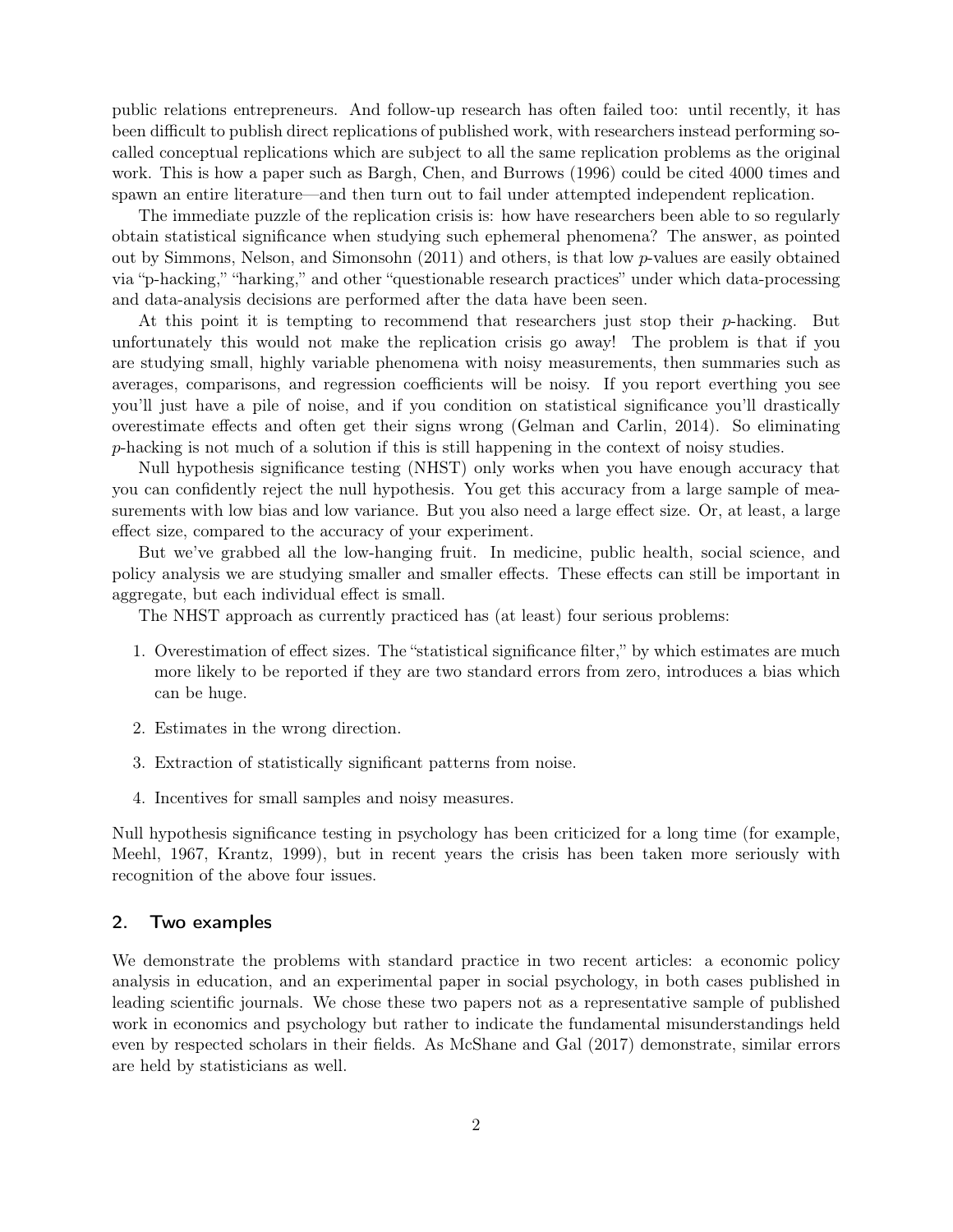

Figure 1: Bias in expected magnitude of effect size estimate, conditional on statistical significance, as a function of actual effect size, for the early-childhood intervention study of Gertler et al. (2014). The estimate is assumed to be normally distributed with standard error 0.12.

### 2.1. Biased estimation in policy analysis

Summarizing the result of an experiment on early-childhood intervention, Gertler et al. (2014) wrote:

We report substantial effects on the earnings of participants in a randomized intervention conducted in 1986–1987 that gave psychosocial stimulation to growth-stunted Jamaican toddlers. . . . the intervention had a large and statistically significant effect on earnings. . . . The estimated impacts are substantially larger than the impacts reported for the US–based interventions, suggesting that ECD interventions may be an especially effective strategy for improving long-term outcomes of disadvantaged children in developing countries.

The problem here can be seen in the phrase "large and statistically significant effect." This particular study was performed on only 129 children; the outcome is inherently variable; hence standard errors will be high; there are many researcher degrees of freedom by which statistical significance can be obtained comparisons are much more likely to be published when statistically significant; hence published results are biased from the statistical significance filter, and this bias can be huge.

The bias is also potentially consequential for policy recommendations. Consider the last sentence of the above quote, which is making a substantive claim based on the point estimate being large, without any correction for the bias of that estimate.

Such adjustment is not trivial, as the size of the bias depends on the magnitude of the underlying effect as well as on the uncertainty in the point estimates. Consider the example of a normallydistributed effect-size estimate with standard error of 12% (the approximate value from the Gertler et al. paper, whose 25% estimate just reached the statistical significance threshold). Following Gelman and Carlin (2014) we can use the properties of the normal distribution to determine the expected estimate of the magnitude of the effect, conditional on statistical significance.

Figure 1 shows the results. For any reasonable effect size estimates, the bias is huge. For example, if the true benefit of early childhood intervention in this population was 5% (not a trivial bump in earnings), the expected magnitude of the effect-size estimate is 29%, for a bias of 24%. If the true benefit is 10%, the bias is 19%. Even if the true benefit is an (a priori implausibly large)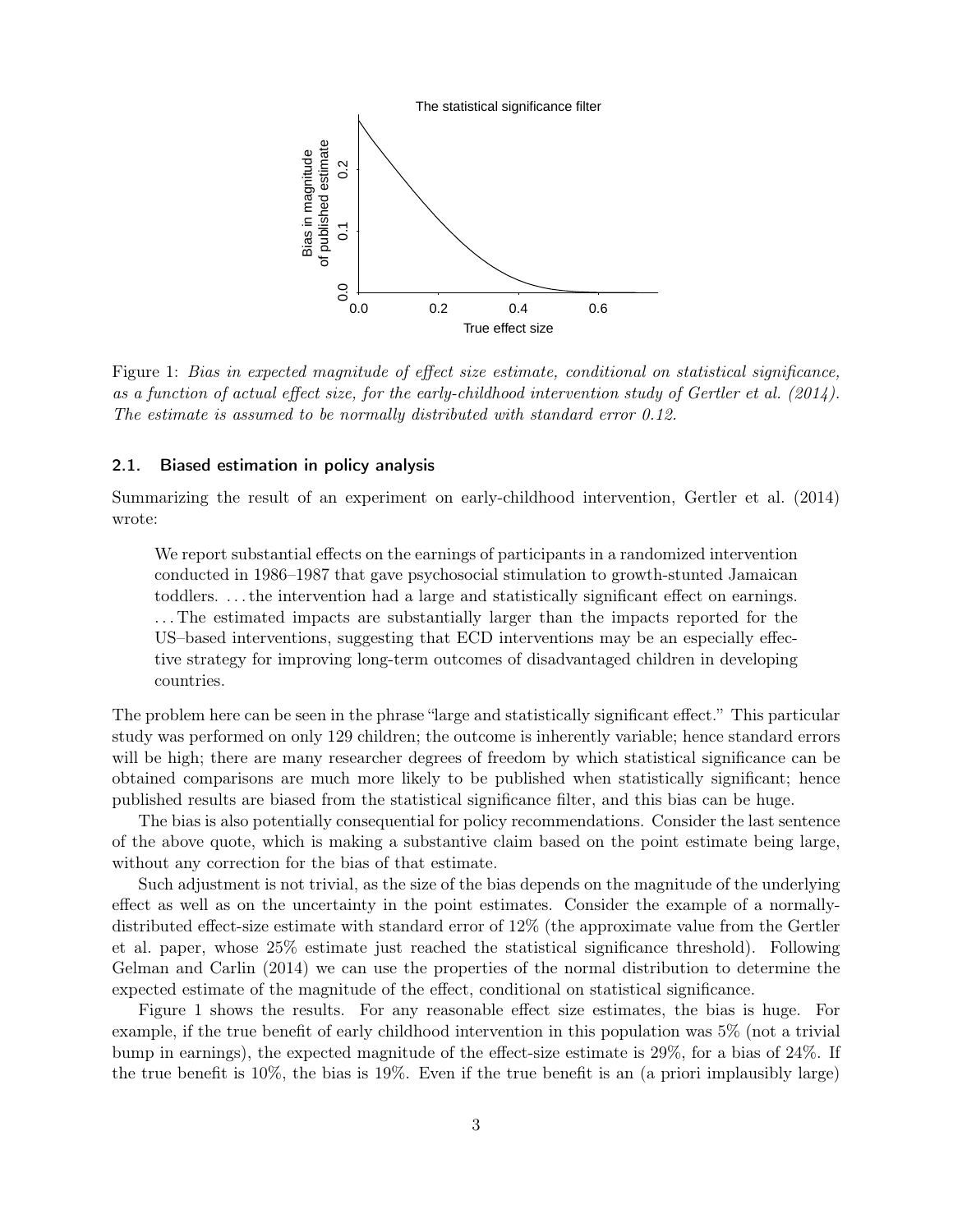25%, the estimate, conditional on statistical significance, has a 9% bias. As Figure 1 demonstrates, the bias only goes to zero when the true effect size exceeds an implausible 50% in adult earnings from that intervention on four-year-olds.

The size of the bias depends on the unknown parameter value, so any bias correction would rely on assumptions. But making such an assumption would be better than implicitly assuming a bias of zero. The trouble arises from the attitude that statistical significance assures one of a kind of safety which then allows point estimates and confidence intervals to be taken at face value. In fact, selection bias is relevant whatever the outcome of the selection.

#### 2.2. Forking paths in social psychology

In the article, "Caught Red-Minded: Evidence-Induced Denial of Mental Transgressions," Burum, Gilbert, and Wilson (2016) followed a standard practice in psychology research by making general claims based on three lab experiments conducted on a couple hundred college students. The p-values of the main comparisons were 0.04, 0.03, and 0.06, but these were chosen out of a large number of potential comparions and in the presence of many open-ended data exclusion rules and other researcher degrees of freedom.

There is no reason to expect the effects in such experiments to be large, and even less do we expect arbitrary comparisons within these experiments to represent large underlying effects. As a result, just for purely mathematical reasons an attempt to learn from such data via p-values is doomed to fail.

Consider, for example, this passage from Burum et al. (2016), which demonstrates the general mode of reasoning based on statistical significance:

The only other measure that differed between conditions was the report of the victim's attractiveness. Although the immediate evidence and delayed evidence conditions did not differ on this measure,  $t(37) = 0.88$ ,  $p = .385$ , participants in the no evidence condition did find the victim more attractive than did participants in either the immediate evidence condition,  $t(37) = 3.29$ ,  $p = .002$ , or the delayed evidence condition,  $t(34) = 2.01, p = .053$ . This may be because participants in the no evidence condition answered this question closer to the time that they last saw the victim than did participants in any other condition. The magnitude of the means on the remaining measures suggests that participants found the victim attractive, considered the crime very serious, felt uneasy about watching the video, and believed that pupillary dilation and eyeblink rate provide suggestive but not conclusive evidence of sexual arousal.

This sort of argument is little more than chasing of noise. With small effects and high variation, one can easily have real differences appear to be zero  $(p=.385)$ , just as, with selection, one can see many null differences that are significant at the  $p = 0.05$  level. And the claim of "suggestive but" not conclusive evidence" is just bizarre as this was not addressed in any way by the questions in that study. The real lesson to be learned here is that a well-ordered pile of numbers offers nearly unlimited scope for storytelling (Coyne, 2017).

At this point, one might argue that this work has value as speculation, and that might be. I don't see much interest in a claim like, "under some circumstances, confronting people with public evidence of their private shortcomings can be counterproductive," but perhaps it has value in the context of the literature in its subfield. But, if so, this would be just as legitimately interesting if presented as theory  $+$  speculation  $+$  qualitative observation, without the random numbers that are the quantitative results, the meaningless  $p$ -values and all the rest. The work should stand or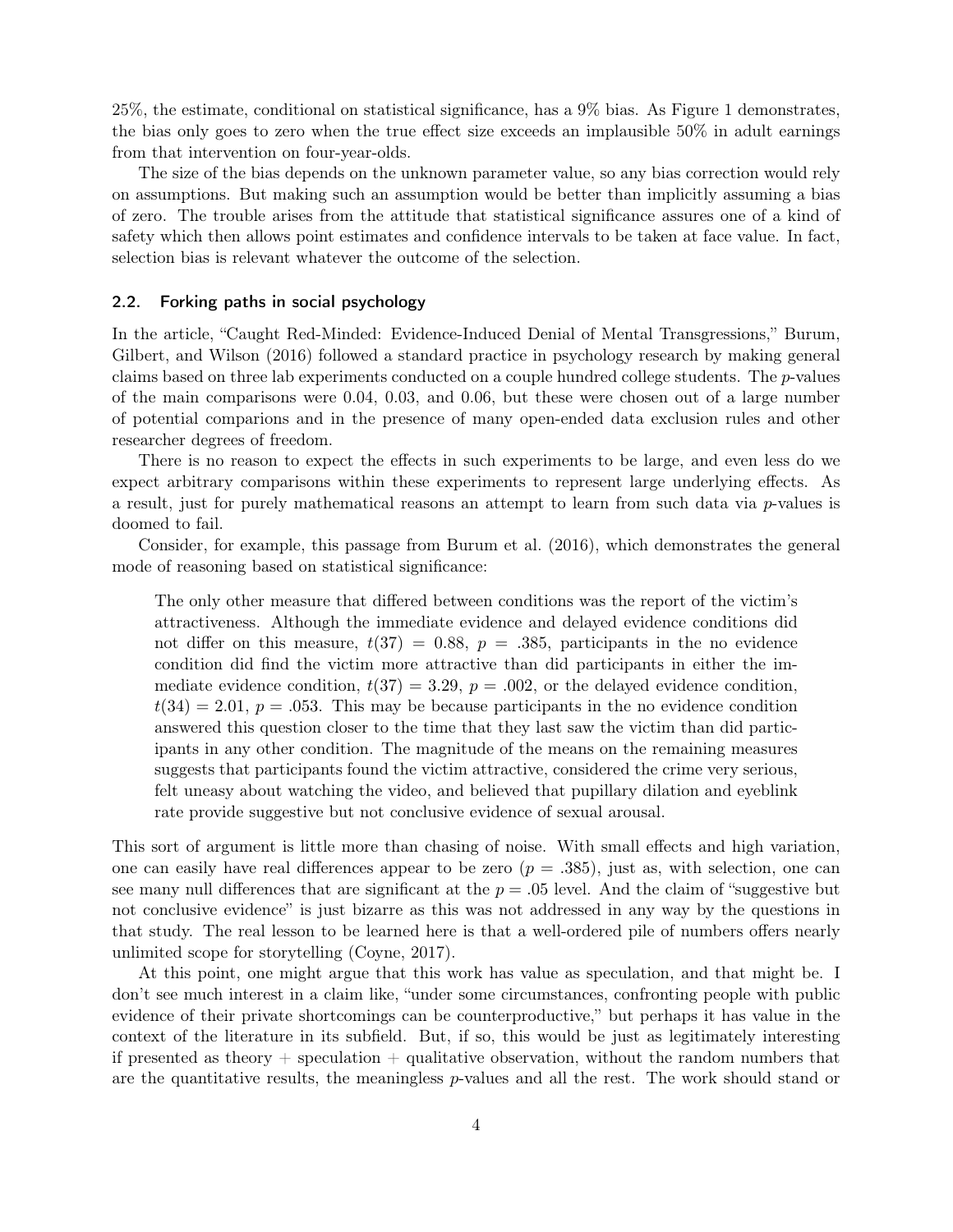fall based on its qualitative contributions, with the experimental data explicitly recognized as being little more than a spur to theorizing.

One of the authors of that paper was associated with a press release that claimed that "the replication rate in psychology is quite high—indeed, it is statistically indistinguishable from 100%" (Ruell, 2016). The paper discussed above featured a sort of replication (study 3), but it was not preregistered and the resulting p-value still exceeded .05, thus demonstrating yet another forking path in that had non-significance been the desired result, that could have been claimed too. One way to get a replication rate of 100% is to have freedom to decide what is or is not a replication.

# 3. Potential solutions

To study smaller and smaller effects using NHST, you need better measurements and larger sample sizes. The strategy of run-a-crappy-study, get  $p$  less than 0.05, come up with a cute story based on evolutionary psychology, and PROFIT . . . well, I want to say it doesn't work anymore. OK, maybe it still can work if your goal is to get published in PPNAS, get tenure, give Ted talks, and make boatloads of money in speaking fees. But it won't work in the real sense, the important sense of learning about the world.

One of the saddest aspects of all this is seeing researchers jerked around like puppets on a string based on random patterns from little experiments. One could spend an entire career doing this. As a statistician, I feel it's my duty to explain how this can happen, so future researchers don't make the same mistake.

How can we do better?

### 3.1. Procedural solutions

The current system of scientific publication encourages the publication of speculative papers making dramatic claims based on small, noisy experiments. Why is this? To start with, the most prestigious general-interest journals—Science, Nature, and PNAS—require papers to be short, and they strongly favor claims of originality and grand importance, thus favoring "high concept" studies. Second, given that the combination of statistical significance and a good story is sufficient for publication, and given that statistical significance is easy to come by with small samples and noisy data (Simmons, Nelson, and Simonsohn, 2011), there is every motivation to perform the quickest, cheapest study and move directly to the writeup, publication, and promotion phases of the project.

How, then, to change the incentives? One approach is to move from a flagship-journal model of closed pre-publication review to an Arxiv and PubPeer model of open post-publication review. A continuing and well-publicized ongoing review process creates a negative incentive for sloppy work, because if your unfounded claims get published in Science or Nature, and then later fail to replicate or are otherwise shown to have serious flaws, you pay the reputational cost. This is standard economics, to move from a one-shot to a multiple-round game.

Another advantage of post-publication review is that its resources are channeled to articles on important topics (such as education policy) or articles that get lots of publicity (such as power pose). In contrast, with regular journal submission, every paper gets reviewed, and it would be a huge waste of effort for all these papers to be carefully scrutinized. We have better things to do. This is an efficiency argument. Reviewing resources are limited (recall that millions of scientific papers are published each year) so it makes sense to devote them to work that people care about.

Another set of procedural reviews are focused more closely on replication and might be particularly appropriate to fields such as experimental psychology where replication is relatively inexpen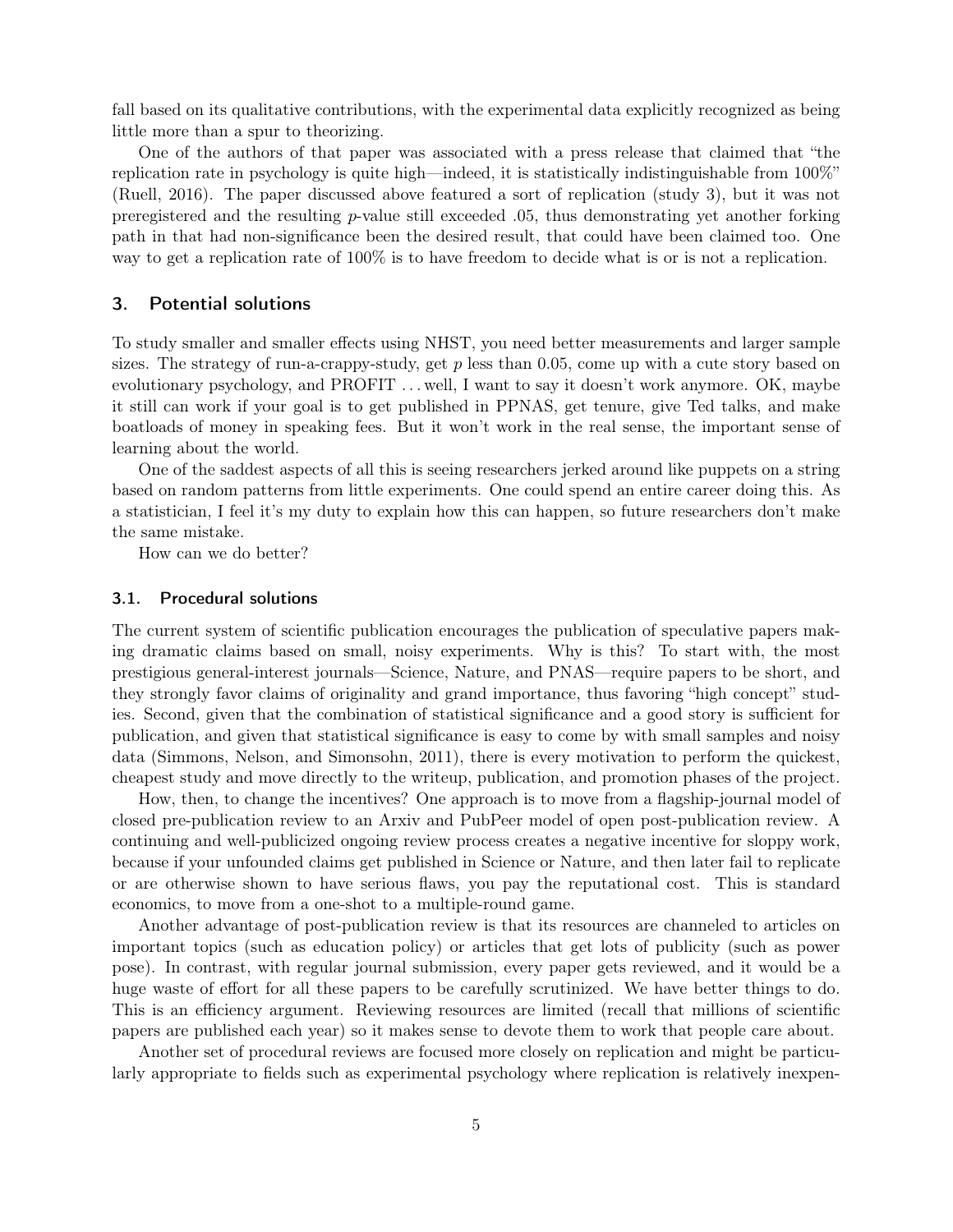sive. From one direction, there has been a move to encourage authors to preregister their plans for data collection, data processing, and data analysis plans (Simmons, Nelson, and Simonsohn, 2012), or to accept papers based on their research design so there is no longer an implicit requirement that a study be a "success" to be published.

From the other direction, one can make it easier for outsiders to publish replications and criticisms; publish these in the same journal as published the original paper. Online there should be no problem with space restrictions, and if publication credit is an issue, one can give the citation some distinguishing name such as Psychological Science Replications so that replications will not be confused with original research.

And not all criticism should be thought of as "debunking." Consider the two papers discussed above. Gertler et al. present a biased estimate, and I think the work is strengthened, not weakened, by acknowledging and attempting to correct this bias. The work of Burum et al. is exploratory, and I think its contributions would be much stronger if the raw data were presented and if results were not characterized based on p-values. The authors should appreciate this statistical guidance, and the expectation of open post-publication review should motivate future researchers to anticipate such criticisms and avoid the errors arising from selecting on statistical significance.

### 3.2. Solutions based on design, data collection, and statistical analysis

The next set of solutions arise within an individual study or experiment. A standard recommendation is larger sample size, but we think that an even better focus would be on quality of measurement. Part of this is simple mathematics: a reduction of measurement error by a factor of 2 is as good as multiplying sample size by 4. Even more, though, we should be concerned with bias as well as variance. A notorious recent example came from researchers studying ovulation, who characterized days 6–14 as the most fertile time of a woman's period, even though the standard recommendation from public heath officials is days 10–17 (Gelman, 2014a). Our point here is that (1) a more careful concern with measurement could've led to a more careful literature review and the use of the more accurate interval, and (2) no increase in sample size would correct for this bias.

The data in this particular example were collected in a one-shot survey; presumably the data would've been more accurate had they been collected in diary form, but that would have required more effort, both for the participants and for the researchers. That's the way it goes: getting better data can take work. Once the incentives have been changed to motivate higher-quality data collection, it can make sense to think about how to do this.

A related step, given that we're already talking about getting more and better information from individual participants in a study, is to move from between-person to within-person designs (Gelman, 2016a).

When studying the effects of interventions on individual behavior, the experimental research template is typically: Gather a bunch of people who are willing to participate in an experiment, randomly divide them into two groups, assign one treatment to group A and the other to group B, then measure the outcomes. If you want to increase precision, do a pre-test measurement on everyone and use that as a control variable in your regression. But in this post I argue for an alternative approach- study individual subjects using repeated measures of performance, with each one serving as their own control.

As long as your design is not constrained by ethics, cost, realism, or a high drop-out rate, the standard randomized experiment approach gives you clean identification. And, by ramping up your sample size N, you can get all the precision you might need to estimate treatment effects and test hypotheses. Hence, this sort of experiment is standard in psychology research and has been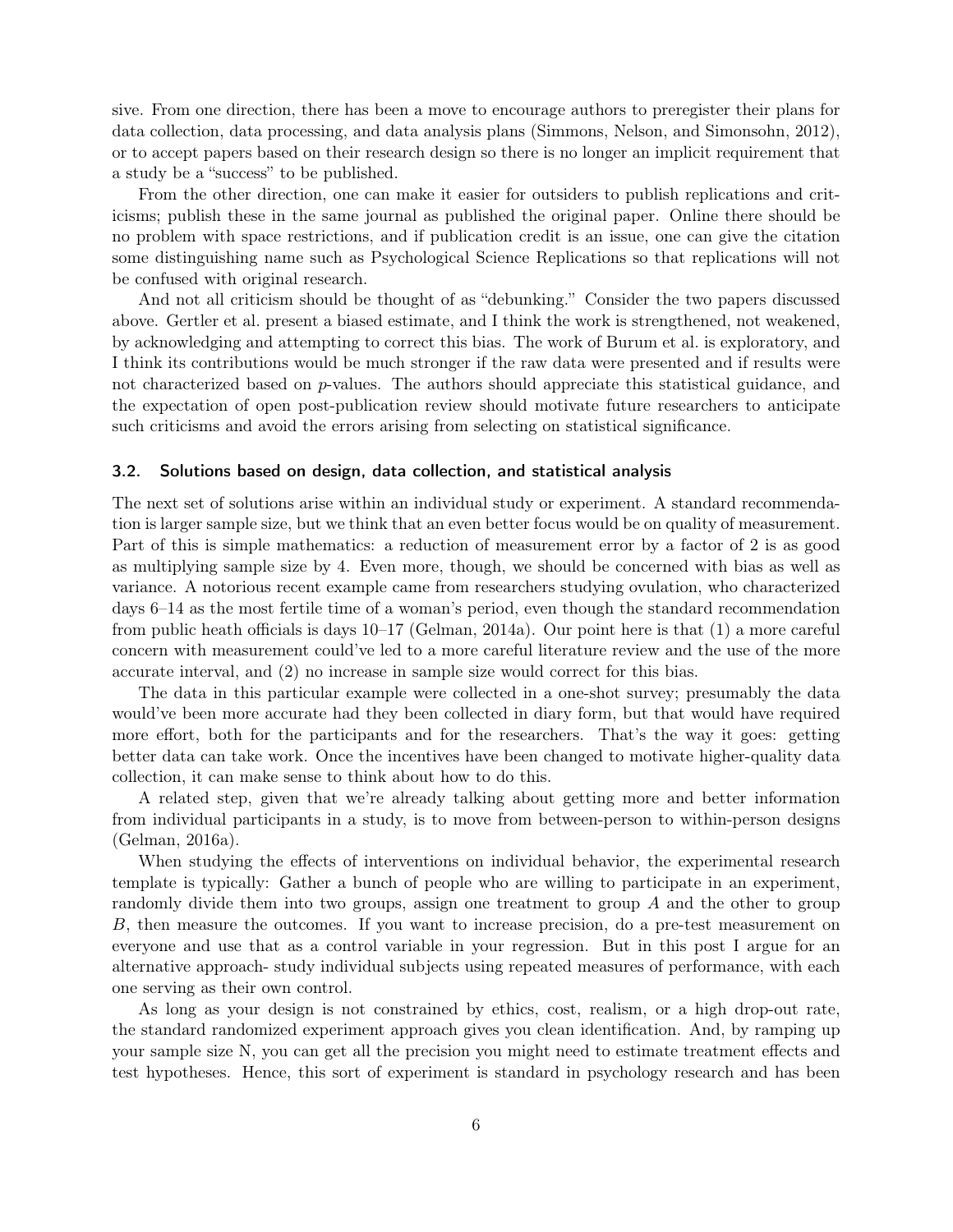increasingly popular in political science and economics with lab and field experiments.

However, the clean simplicity of such designs has led researchers to neglect important issues of measurement, as pointed out by Normand (2016):

Psychology has been embroiled in a professional crisis as of late. . . . one problem has received little or no attention: the reliance on between-subjects research designs. The reliance on group comparisons is arguably the most fundamental problem at hand . . .

But there is an alternative. Single-case designs involve the intensive study of individual subjects using repeated measures of performance, with each subject exposed to the independent variable(s) and each subject serving as their own control.

Why would researchers ever use between-subject designs for studying within-subject phenomena? I see several reasons:

- The between-subject design is easier, both for the experimenter and for any participant in the study. You just perform one measurement per person. No need to ask people a question twice, or follow them up, or ask them to keep a diary.
- Analysis is simpler for the between-subject design. No need to worry about longitudinal data analysis or within-subject correlation or anything like that.
- Concerns about poisoning the well. Ask the same question twice and you might be concerned that people are remembering their earlier responses. This can be an issue, and it's worth testing for such possibilities and doing your measurements in a way to limit these concerns. But it should not be the deciding factor. Better a within-subject study with some measurement issues than a between-subject study that's basically pure noise.
- The confirmation fallacy. Lots of researchers think that if they've rejected a null hypothesis at a 5% level with some data, that they've proved the truth of their preferred alternative hypothesis. Statistically significant, so case closed, is the thinking. Then all concerns about measurements get swept aside: After all, who cares if the measurements are noisy, if you got significance? Such reasoning is wrong but one can see its appeal.

One motivation for between-subject design is an admirable desire to reduce bias. But we shouldn't let the apparent purity of randomized experiments distract us from the importance of careful measurement. Real-world experiments are imperfect—they do have issues with ethics, cost, realism, and dropout, and the strategy of doing an experiment and then grabbing statistically-significant comparisons can leave a researcher with nothing but a pile of noisy, unreplicable findings.

Finally, once the data have been collected, in whatever form, they can be analyzed better. We have already railed against null hypotheis significance testing, which creates incentives to distort data in order to reach magic thresholds, and, even in the absence of any over p-hacking, leads to biased estimates and overconfidence.

What, then, should be done instead? To start with, display as much of the data as possible. And if there are concerns about researcher degrees of freedom, perform all reasonable possible analyses, what Steegen et al. (2016) call the "multiverse."

The standard approach to multiple comparisons is to report the largest or most significant comparison and then adjust for multiplicity, or to rank all comparisons by statistical significance and then report the ones that exceed such threshold. Such procedures can make sense in so-called needle-in-haystack problems where there is some small number of very large effects surrounded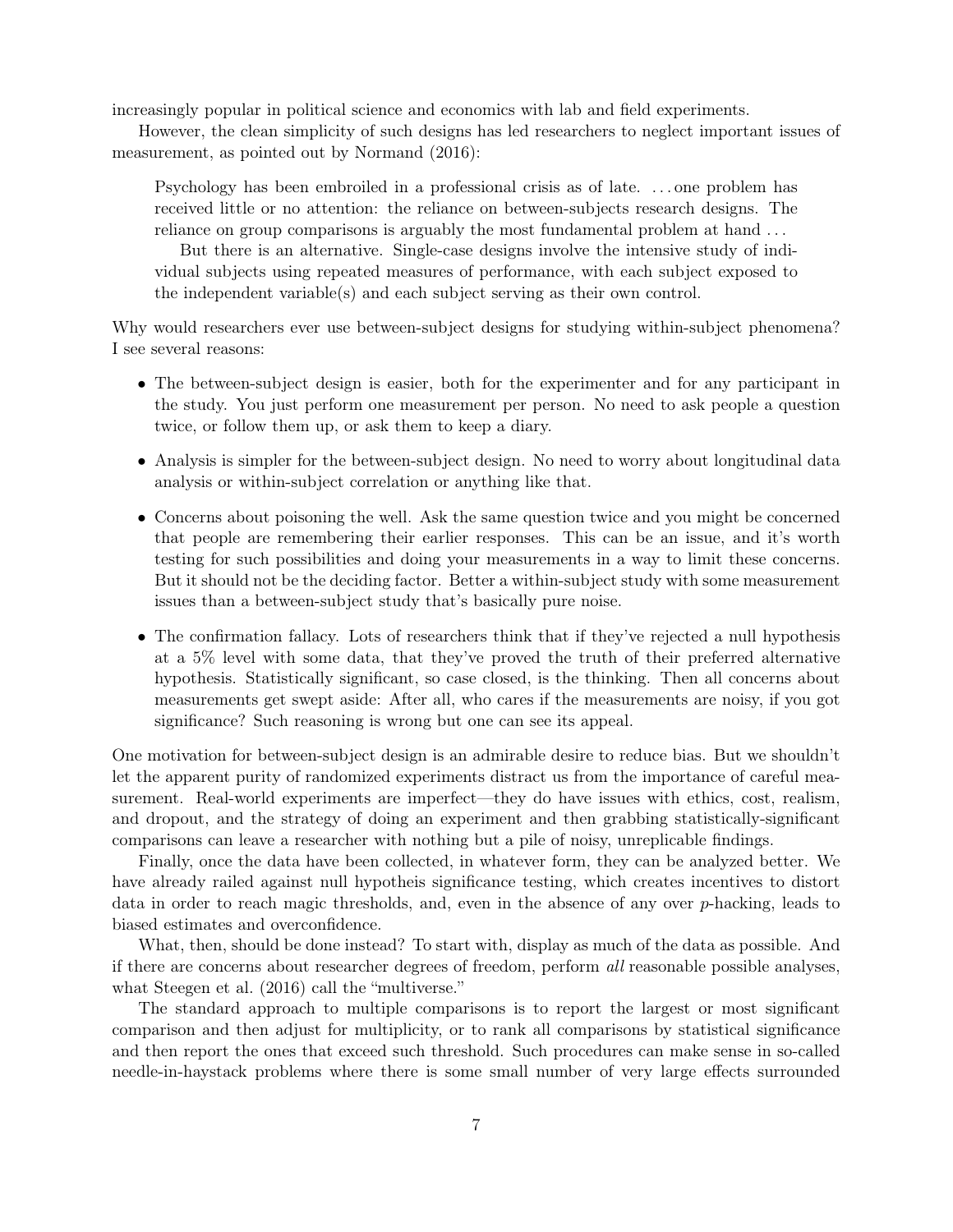by a bunch of nulls, a situation that could arise in genetics, for example. But in psychology or political science or economics, we think it generally makes much more sense to think of there being a continuous distribution of effects, in which case it is highly wasteful of information to focus on the largest or the few largest of some set of noisy comparisons.

Instead we recommend multilevel modeling (Gelman, Hill, and Yajima, 2011). Take advantage of the fact that lots and lots of these studies are being done. Forget about getting definitive results from a single experiment; instead embrace variation, accept uncertainty, and learn what you can.

## 4. Discussion

Ironically, classical statistical procedures are often thought of as safe choices, with null-hypothesis significance testing offering protection from drawing conclusions from noise, and classical point estimation offering unbiased inference. In practice, though, NHST is used in a confirmatory fashion (Gelman, 2014b), yielding overestimation of effect sizes and overconfidence in replicability.

The result is some mix of misplaced trust in pseudoscience such as power pose, promulgation of exaggerated estimates in policy advocacy, and as a natural reaction, a general attitude of distrust in quantitative social research. For example, in the past few years, traditionally prestigious journals such as the Journal of Personality and Social Psychology, Psychological Science, and the Proceedings of the National Academy of Sciences have published a series of papers that can fairly be described as junk science, leveraging statistically significant  $p$ -values to make scientifically dubious claims.

What is striking about the two examples discussed in Section 2 is how *avoidable* these errors have been. Gertler et al. (2014) presented, without comment, severely biased estimates of treatment effects—even though, as economists, the authors of this paper had the training to recognize and attempt to correct for this bias. In the field of psychology, Burum et al. (2016) followed nearly every step of a previously published satirical blog post (Zwaan, 2013), following an already discredited model of publishing statistically significant comparisons obtained by sifting through small samples of noisy data.

To move forward, we must operate on several fronts. At the systemic level, we should make it easier to publish solid work, and facilitate the publication of criticisms and replications, which should in turn reduce the incentives for overinterpretation of noise. There should be a stronger focus on collecting accurate and relevant data, and an openness to designs that allow within-person comparisons, even if this represents more effort in data collection. Finally, raw data should be shared as much as possible, and analyses should use all the data rather than jumping from one p-value to another. There should be more acceptance of uncertainty rather than a jockeying to present conclusions as more solid than they actually are.

All these lessons are generic and could've been made at any time during the past hundred years. But they are particularly relevant now, in part because of the explosion of scientific publication in recent years and in part because most science is incremental. Null hypothesis significance testing has perhaps never been a very good idea, when studying small effects and complex interactions it is particularly useless. Or, I should say, it has been a useful way for some people to get publications and publicity but not a useful way of performing replicable science. In this paper we have argued that the current replication crisis in science arises in part from the ill effects of NHST being used to study small effects with noisy data. In such settings, apparent success comes easy but truly replicable results require a more serious connection between theory, measurement, and data.

We also emphasize that these solutions are technical as much as they are moral: if data and analysis are not well suited for the questions being asked, then honesty and transparency will not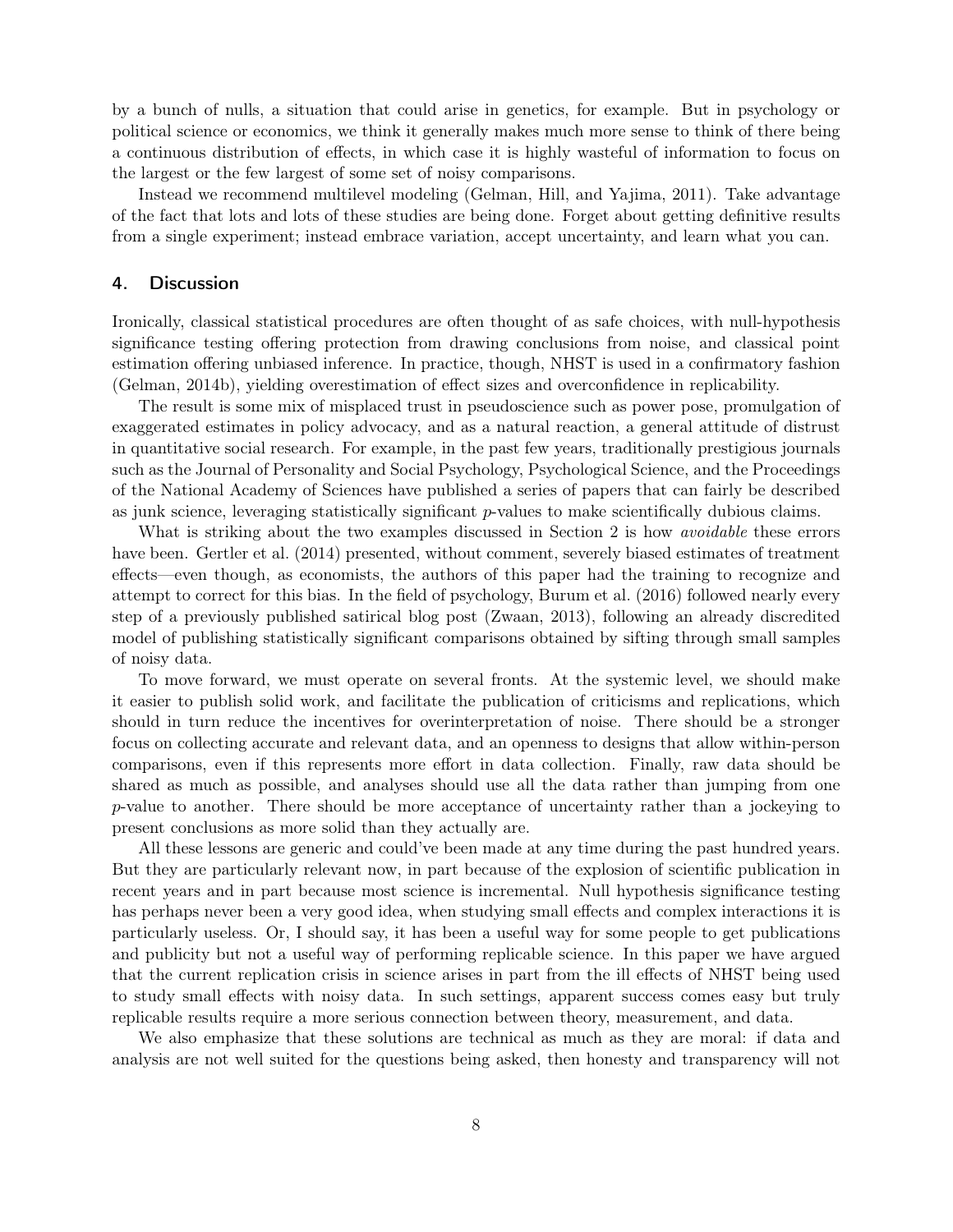translate into useful scientific results (Gelman, 2017). In this sense, a focus on procedural innovations or the avoidance of p-hacking can be counterproductive in that it will lead to disappointment if not accompanied by improvements in data collection and data analysis that, in turn, require real investments in time and effort.

# References

- Bargh, J. A., Chen, M., and Burrows, L. (1996). Automaticity of social behavior: Direct effects of trait construct and stereotype activation on action. Journal of Personal and Social Psychology 71, 233–244.
- Burum, B. A., Gilbert, D. T., and Wilson, T. D. (2016). Caught red-minded: Evidence-induced denial of mental transgressions. Journal of Experimental Psychology: General 145, 844–852.
- Coyne, J. C. (2017). A bad abstract is good enough to be published in Journal of Experimental Psychology: General. Quick Thoughts, 16 Mar. https://jcoynester.wordpress.com/2017/ 03/16/a-bad-abstract-is-good-enough-to-be-published-in-journal-of-experimental -psychology-general/
- Gelman, A. (2014a). Jessica Tracy and Alec Beall (authors of the fertile-women-wearpink study) comment on our Garden of Forking Paths paper, and I comment on their comments. Statistical Modeling, Causal Inference, and Social Science blog, 31 May. http://andrewgelman.com/2014/05/31/jessica-tracy-alec-beall-authors-fertile -women-wear-pink-study-comment-garden-forking-paths-paper-comment-comments/
- Gelman, A. (2014b). Confirmationist and falsificationist paradigms of science. Statistical Modeling, Causal Inference, and Social Science blog, 5 Sept. http://andrewgelman.com/2014/09/05/ confirmationist-falsificationist-paradigms-science/
- Gelman, A. (2016a). Balancing bias and variance in the design of behavioral studies: The importance of careful measurement in randomized experiments. Bank Underground blog, 24 Aug. https://bankunderground.co.uk/2016/08/24/balancing-bias-and-variance -in-the-design-of-behavioral-studies-the-importance-of-careful-measurement-in -randomized-experiments/
- Gelman, A. (2016b). What has happened down here is the winds have changed. Statistical Modeling, Causal Inference, and Social Science blog, 21 Sept. http://andrewgelman.com/2016/09/ 21/what-has-happened-down-here-is-the-winds-have-changed/
- Gelman, A. (2017). Honesty and transparency are not enough. *Chance* **30** (1), 37–39.
- Gelman, A., and Carlin, J. B. (2014). Beyond power calculations: Assessing Type S (sign) and Type M (magnitude) errors. Perspectives on Psychological Science 9, 641–651.
- Gelman, A., Hill, J., and Yajima, M. (2012). Why we (usually) don't have to worry about multiple comparisons. Journal of Research on Educational Effectiveness 5, 189–211.
- Gertler P., Heckman, J., Pinto, R., Zanolini, A., Vermeersch, C., Walker, S., Chang, S. M., and Grantham-McGregor, S. (2014). Labor market returns to an early childhood stimulation intervention in Jamaica. Science  $344, 998-1001$ .
- Jarrett, C. (2016). Ten famous psychology findings that it's been difficult to replicate. British Psychological Society Research Digest, 16 Sept. https://digest.bps.org.uk/2016/09/16/ ten-famous-psychology-findings-that-its-been-difficult-to-replicate/
- Krantz, D. H. (1999). The null hypothesis testing controversy in psychology. Journal of the American Statistical Association 94, 1372–1381.